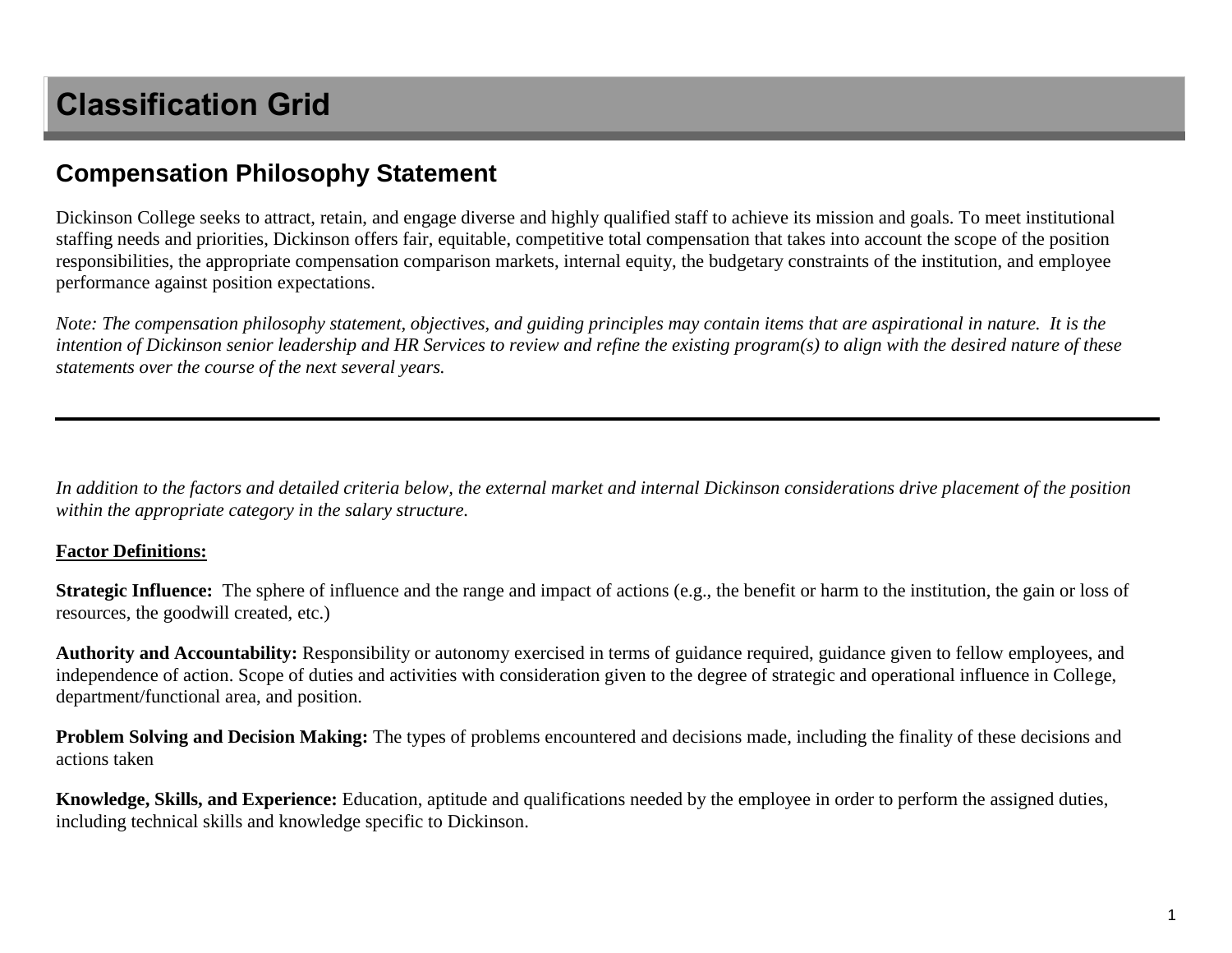|                            | <b>Strategic Influence</b>                                                                                                                                                                                                                                                                                                                                                                                                                                     | <b>Authority and Accountability</b>                                                                                                                                                                                                                                                                                                                                                                                                                                                                                                                                                                                                                                                                                                                                                           | <b>Problem Solving and Decision Making</b>                                                                                                                                                                                                                                                                                                                                                                                                                                                                                                                                                                                                                                                                                                                                                                                                                  | Knowledge, Skills, and Experience                                                                                                                                                                                                                                                                                                                                                                                                                                                                                                                                                                                                                                                                                                                                                                                                                                                                                                    |
|----------------------------|----------------------------------------------------------------------------------------------------------------------------------------------------------------------------------------------------------------------------------------------------------------------------------------------------------------------------------------------------------------------------------------------------------------------------------------------------------------|-----------------------------------------------------------------------------------------------------------------------------------------------------------------------------------------------------------------------------------------------------------------------------------------------------------------------------------------------------------------------------------------------------------------------------------------------------------------------------------------------------------------------------------------------------------------------------------------------------------------------------------------------------------------------------------------------------------------------------------------------------------------------------------------------|-------------------------------------------------------------------------------------------------------------------------------------------------------------------------------------------------------------------------------------------------------------------------------------------------------------------------------------------------------------------------------------------------------------------------------------------------------------------------------------------------------------------------------------------------------------------------------------------------------------------------------------------------------------------------------------------------------------------------------------------------------------------------------------------------------------------------------------------------------------|--------------------------------------------------------------------------------------------------------------------------------------------------------------------------------------------------------------------------------------------------------------------------------------------------------------------------------------------------------------------------------------------------------------------------------------------------------------------------------------------------------------------------------------------------------------------------------------------------------------------------------------------------------------------------------------------------------------------------------------------------------------------------------------------------------------------------------------------------------------------------------------------------------------------------------------|
| <b>Chief Administrator</b> | • Responsible for development of innovative<br>strategies and operational plans that affect<br>own department and has an important<br>impact on the college as a whole<br>• Risk of erroneous decisions have major,<br>long-term impact on the college, including<br>failure to reach institutional objectives<br>• Influences the college's strategic direction by<br>actively participating in the planning and<br>execution of the college's strategic plan | Typically reports/accountable to<br>division/department senior management or<br>President of the college<br>Has authority over leading a major functional<br>area of the institution, and has an integral in<br>the development and execution of the<br>division's strategic and operational plans,<br>goals, policies, and procedures<br>Leadership through subordinate directors<br>and managers and other direct reports, all of<br>whom are management or high level<br>individual contributors<br>Responsible for people management of the<br>division including staffing, hiring, termination<br>and discipline, setting performance<br>standards and evaluating staff, making pay<br>decisions, staff development and training,<br>etc. in collaboration with functional<br>leadership | • Decisions and actions have a direct impact<br>on the outcomes of the division and college.<br>Decision-making process can be<br>collaborative, with Vice President, President,<br>and/or Board<br>Issues encountered are complex and often<br>involve multiple departments, projects or<br>programs. Problems are often complex,<br>broad in scope and implication. Specific<br>precedents for analyzing and resolving<br>problems may not exist<br>Resolution requires in-depth analysis, cross-<br>functional assessment and understanding of<br>institution's strategic direction. Must consider<br>the complex interdependencies related to the<br>problem<br>Proactively identifies and articulates internal<br>and/or external challenges; recommends<br>solutions based on expertise and input from<br>other chief administrators and subordinates | Expert knowledge of the internal and<br>external environment and how it affects the<br>college and academia in general in<br>particular, including political, legal,<br>environmental, financial and social<br>influences<br>Advanced knowledge in area of<br>specialization with broad knowledge of<br>related areas, and significant management<br>and related experience. Ability to translate<br>institution strategies and priorities into<br>strategic and operational plans and policies<br>for division<br>Proven senior leadership and ability to<br>motivate and empower direct and indirect<br>reports to achieve priorities and expectations<br>for division and college<br>Ability to forecast and manage budgets and<br>other resource requirements for division<br>Ability to influence others to achieve goals<br>of the division and college<br>Advanced degree generally required; where<br>not strongly preferred |

Г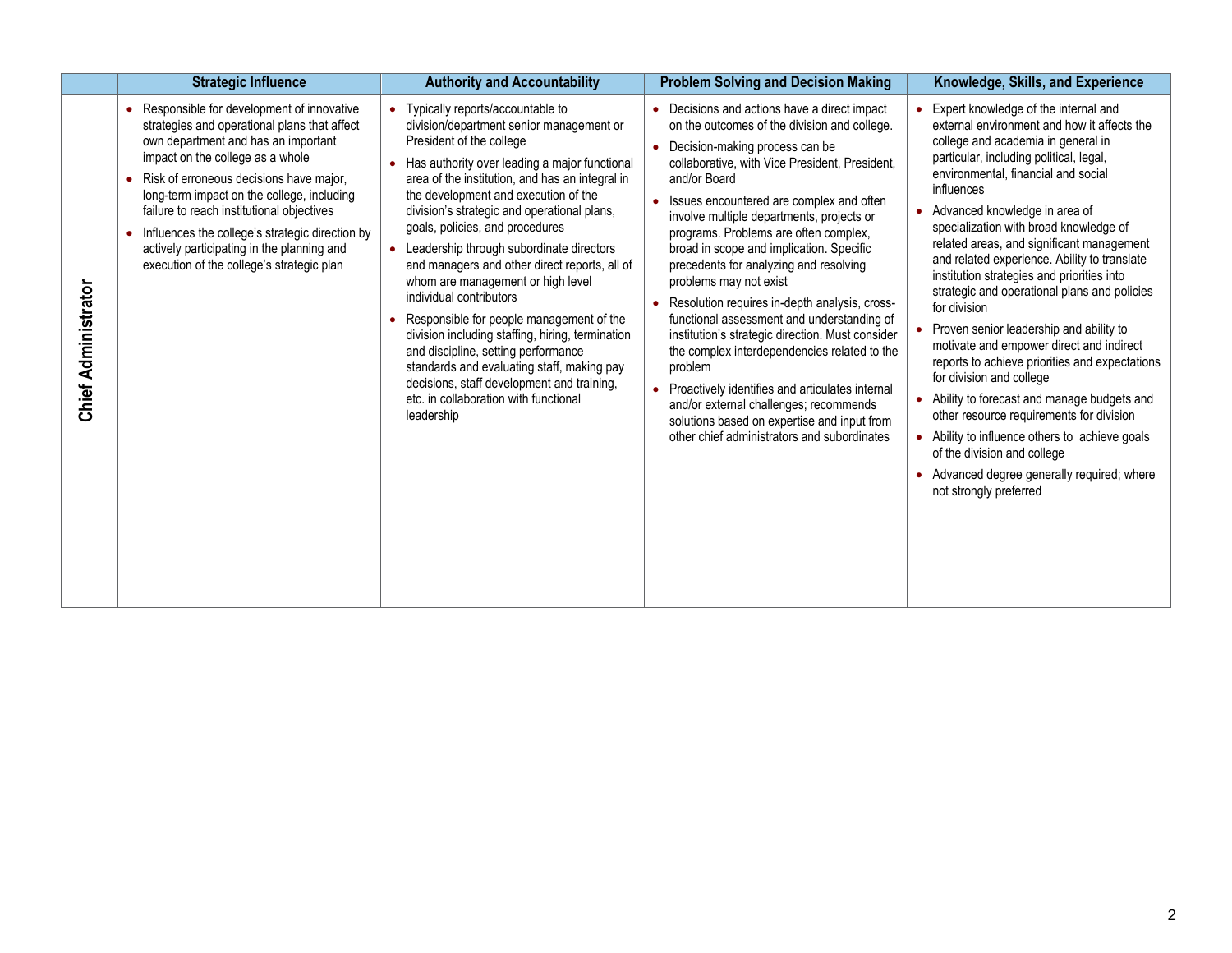|                      | <b>Strategic Influence</b>                                                                                                                                                                                                                                                                                                                                                                                                                    | <b>Authority and Accountability</b>                                                                                                                                                                                                                                                                                                                                                                                                                                                                                                                                                                                                                                                                                                                                                                                                                                                                                                                                                                                                                                                                                    | <b>Problem Solving and Decision Making</b>                                                                                                                                                                                                                                                                                                                                                                                                                                                                                                                                                                                                                                                                                                            | Knowledge, Skills, and Experience                                                                                                                                                                                                                                                                                                                                                                                                                                                                                                                                                                                                                                                                                                                                                                                                                                                                                                                                                                                                                                                                                                                                                                            |
|----------------------|-----------------------------------------------------------------------------------------------------------------------------------------------------------------------------------------------------------------------------------------------------------------------------------------------------------------------------------------------------------------------------------------------------------------------------------------------|------------------------------------------------------------------------------------------------------------------------------------------------------------------------------------------------------------------------------------------------------------------------------------------------------------------------------------------------------------------------------------------------------------------------------------------------------------------------------------------------------------------------------------------------------------------------------------------------------------------------------------------------------------------------------------------------------------------------------------------------------------------------------------------------------------------------------------------------------------------------------------------------------------------------------------------------------------------------------------------------------------------------------------------------------------------------------------------------------------------------|-------------------------------------------------------------------------------------------------------------------------------------------------------------------------------------------------------------------------------------------------------------------------------------------------------------------------------------------------------------------------------------------------------------------------------------------------------------------------------------------------------------------------------------------------------------------------------------------------------------------------------------------------------------------------------------------------------------------------------------------------------|--------------------------------------------------------------------------------------------------------------------------------------------------------------------------------------------------------------------------------------------------------------------------------------------------------------------------------------------------------------------------------------------------------------------------------------------------------------------------------------------------------------------------------------------------------------------------------------------------------------------------------------------------------------------------------------------------------------------------------------------------------------------------------------------------------------------------------------------------------------------------------------------------------------------------------------------------------------------------------------------------------------------------------------------------------------------------------------------------------------------------------------------------------------------------------------------------------------|
| Deputy Administrator | • Influences department/functional area<br>objectives and goals and fosters<br>collaboration with other areas in the college<br>Contributes innovative strategies and<br>operational plans that affect own department<br>and may have important impact on the<br>division or the College as a whole<br>Erroneous decisions would cause delays,<br>injury to others, and considerable<br>expenditure of time, human and financial<br>resources | Typically reports/accountable to<br>division/department senior management<br>• Responsible for executing specific<br>responsibilities and delivering results for<br>more complex issues and initiatives in own<br>area<br>Responsible for planning and scheduling<br>own work flow and timetables, within<br>department and division guidelines<br>• Contributes as a team member and resource<br>to others in the department/division<br>• Identifies areas for improved efficiency or<br>effectiveness within prescribed parameters<br>Influences outcome for specific initiatives<br>$\bullet$<br>and may be involved in prioritizing activities<br>related to department operations<br>For management staff:<br>• Has authority for managing the work<br>processes and staff of a small department or<br>a unit of a large department<br>• Manages department's daily operations<br>including financial and human resource<br>issues; assists in the design, development,<br>and implementation of organization<br>structure; ensures appropriate staffing and<br>performance levels are achieved and<br>sustained | Decisions may impact entire<br>department/division and college which could<br>be strategic or operational in nature.<br>Decisions may be made through<br>collaborative efforts<br>• Has decision making authority for own area,<br>subject to division head approval<br>Makes decisions based on established<br>policies and procedures<br>Many issues encountered may be complex<br>and broad in scope and require analysis,<br>cross-functional problem solving to achieve<br>effective resolution<br>Solutions may require input and<br>collaboration with others, and may have<br>consequences that reach beyond own<br>department and division<br>Anticipates internal and/or external<br>challenges; recommends solutions based on<br>expertise | Firm understanding of the internal and<br>external environment and how it affects the<br>college and academia in general<br>In-depth knowledge in area of responsibility<br>required with working knowledge of related<br>areas.<br>Several years of progressive experience in<br>field of expertise required<br>Expertise in understanding and following<br>project plans, including the coordination of<br>multiple resources and activities<br>• Ability to coordinate work within the<br>department and collaborate with resources<br>from other areas of the college<br>Bachelor's degree required; Advanced<br>degree or additional training may be required<br>or preferred, depending on the position<br>For management staff:<br>Successful experience in managing own<br>work and work of others based on<br>departmental performance standards for<br>cost and/or budget management, quality,<br>and output (e.g., demonstrated supervisory<br>and organizational skills, ability to set<br>priorities for self and others, schedule work<br>activities, allocate resources and provide<br>appropriate feedback)<br>Prior management/supervisory experience<br>required for management positions. |

Γ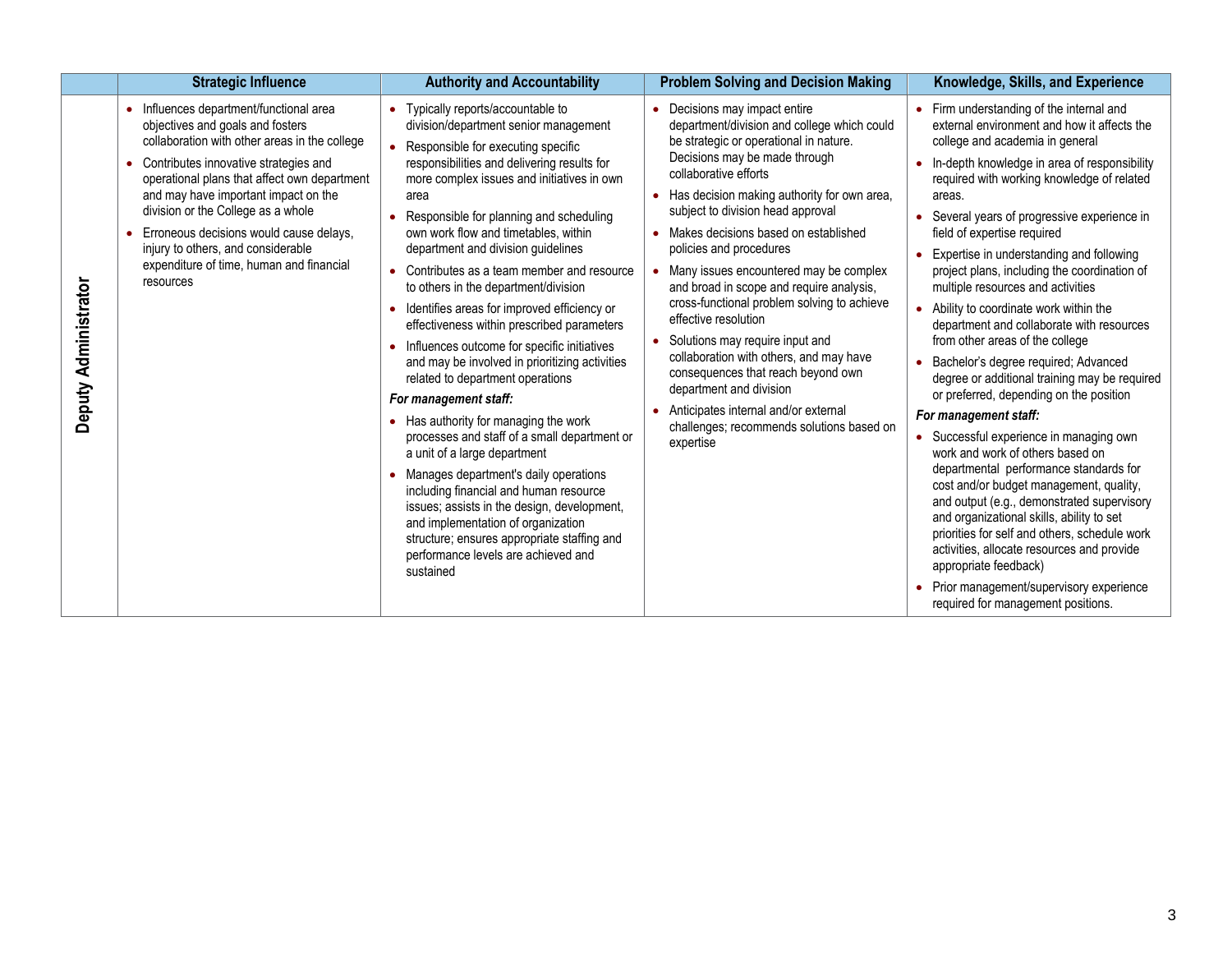|                            | <b>Strategic Influence</b>                                                                                                                                                                                                                                                                     | <b>Authority and Accountability</b>                                                                                                                                                                                                                                                                                                                                                                                                                                                                                                                                                                                                                                                                                                                                                                                                                                                                                                                                                                                                       | <b>Problem Solving and Decision Making</b>                                                                                                                                                                                                                                                                                                                                                                                                                                                                                                         | Knowledge, Skills, and Experience                                                                                                                                                                                                                                                                                                                                                                                                                                                                                                                                                                                                                                                                                                       |
|----------------------------|------------------------------------------------------------------------------------------------------------------------------------------------------------------------------------------------------------------------------------------------------------------------------------------------|-------------------------------------------------------------------------------------------------------------------------------------------------------------------------------------------------------------------------------------------------------------------------------------------------------------------------------------------------------------------------------------------------------------------------------------------------------------------------------------------------------------------------------------------------------------------------------------------------------------------------------------------------------------------------------------------------------------------------------------------------------------------------------------------------------------------------------------------------------------------------------------------------------------------------------------------------------------------------------------------------------------------------------------------|----------------------------------------------------------------------------------------------------------------------------------------------------------------------------------------------------------------------------------------------------------------------------------------------------------------------------------------------------------------------------------------------------------------------------------------------------------------------------------------------------------------------------------------------------|-----------------------------------------------------------------------------------------------------------------------------------------------------------------------------------------------------------------------------------------------------------------------------------------------------------------------------------------------------------------------------------------------------------------------------------------------------------------------------------------------------------------------------------------------------------------------------------------------------------------------------------------------------------------------------------------------------------------------------------------|
| Intermediate Administrator | • Typically contributes insight and<br>expertise toward department<br>management on operational issues,<br>and sometimes more strategic issues<br>Erroneous decisions would most likely<br>cause delays, injury to self, and<br>moderate expenditure of time, human<br>and financial resources | Typically reports/accountable to<br>$\bullet$<br>division/department management<br>• Responsible for executing specific<br>responsibilities and delivering results for<br>area of focus<br>• Responsible for planning and scheduling<br>own work flow and timetables, within<br>department/division guidelines<br>Contributes as a team member and<br>resource to others in the department<br>• May assist in identifying areas for improved<br>efficiency or effectiveness within prescribed<br>parameters<br>For management staff:<br>Supervises staff holding positions in the<br>same or similar position family or function<br>Provides oversight to staff including<br>$\bullet$<br>scheduling of work. This includes setting<br>priorities and performance standards and<br>ensuring adherence, and training<br>• May monitor expenditures within budget;<br>may make recommendations to department<br>management on human resources issues<br>such as hiring, termination, performance<br>reviews, promotions, etc. for own staff | Decisions and actions impact primarily work<br>flow, project processes, and timeframes<br>Issues are typically multifaceted in nature<br>require input from others to achieve<br>resolution. Issues involve own area of<br>responsibility, and may have implications<br>that involve related areas.<br>Problem solving involves resolving resource<br>coordination and availability, evaluating and<br>resolving discrepancies with people and<br>processes<br>A level of self-direction is expected with<br>support from the immediate supervisor | Demonstrate understanding of the<br>department/functional area's objectives and<br>goals, and how own position contributes to<br>overall strategic direction of the college<br>Some experience in the field of expertise<br>required<br>In-depth knowledge in area of responsibility<br>$\bullet$<br>required; working knowledge of related<br>areas helpful.<br>Bachelor's degree generally required;<br>equivalent work experience may be<br>substituted depending on the position.<br>Advanced degree or additional training may<br>be required or preferred, depending on<br>position<br>For management staff:<br>Supervisory experience preferred<br>May require cross-functional collaboration<br>and a systems thinking approach |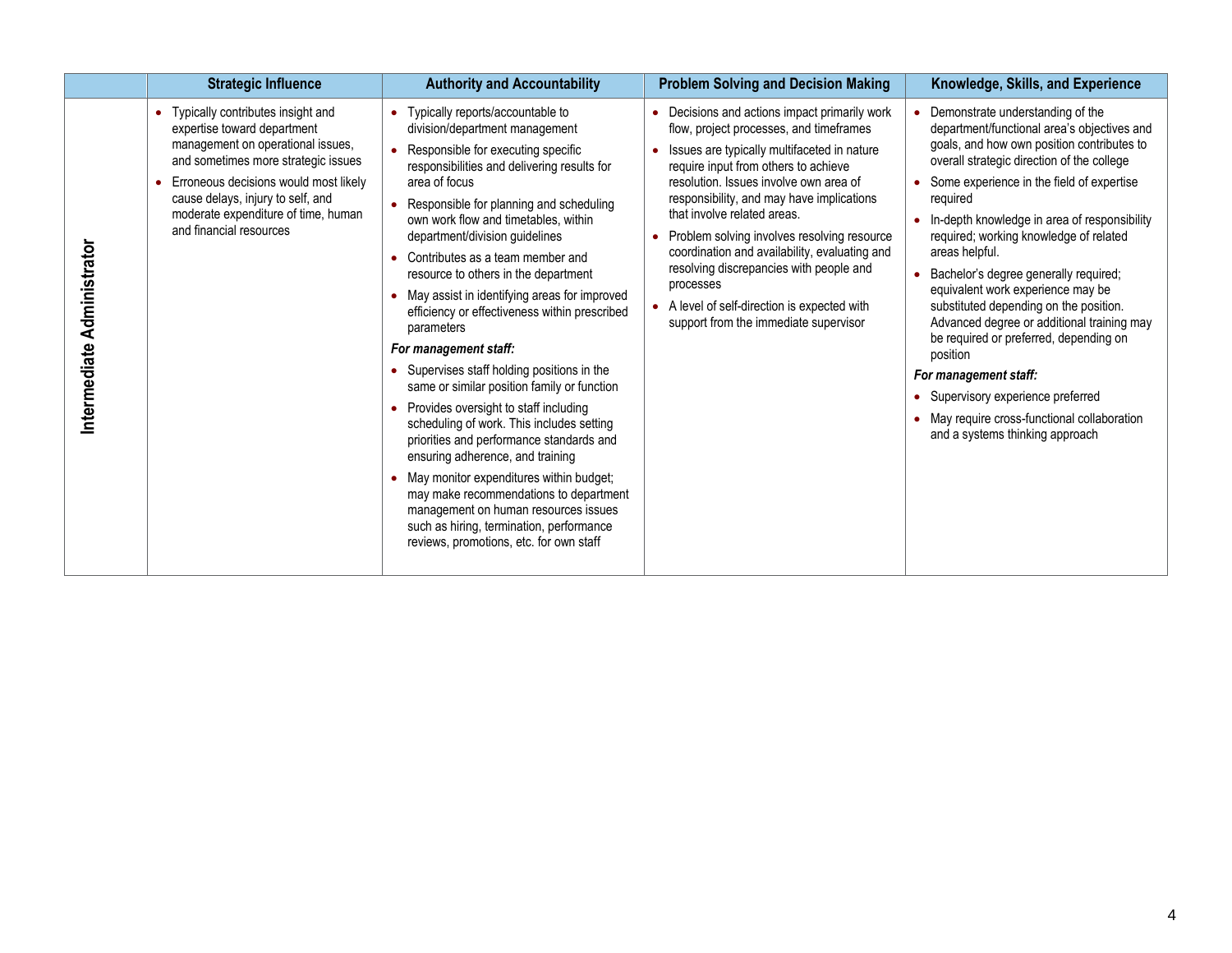|                                  | <b>Strategic Influence</b>                                                                                                                                                                                                                                                                               | <b>Authority and Accountability</b>                                                                                                                                                                                                                                                                                                                                                                                                                                                                                                                                                                                                                                                                                                                                                                                                                                                                                                             | <b>Problem Solving and Decision Making</b>                                                                                                                                                                                                                                                                                                                                                                                                                                                                                                       | Knowledge, Skills, and Experience                                                                                                                                                                                                                                                                                                                                                                                                                                                                                                                                                                                                                                                                              |
|----------------------------------|----------------------------------------------------------------------------------------------------------------------------------------------------------------------------------------------------------------------------------------------------------------------------------------------------------|-------------------------------------------------------------------------------------------------------------------------------------------------------------------------------------------------------------------------------------------------------------------------------------------------------------------------------------------------------------------------------------------------------------------------------------------------------------------------------------------------------------------------------------------------------------------------------------------------------------------------------------------------------------------------------------------------------------------------------------------------------------------------------------------------------------------------------------------------------------------------------------------------------------------------------------------------|--------------------------------------------------------------------------------------------------------------------------------------------------------------------------------------------------------------------------------------------------------------------------------------------------------------------------------------------------------------------------------------------------------------------------------------------------------------------------------------------------------------------------------------------------|----------------------------------------------------------------------------------------------------------------------------------------------------------------------------------------------------------------------------------------------------------------------------------------------------------------------------------------------------------------------------------------------------------------------------------------------------------------------------------------------------------------------------------------------------------------------------------------------------------------------------------------------------------------------------------------------------------------|
| Senior Contributor/Administrator | • May contribute insights and ideas on<br>processes, procedures and efficiency<br>to supervisor and/or department<br>manager<br>Erroneous decisions might cause<br>delays in schedules and could cause<br>injury to self and others. Moderate<br>expenditure of time, human, and<br>financial resources. | Typically reports/accountable to department<br>management<br>Acts as a resource to team members and/or<br>a specific area administrator, team or group<br>Responsible for performing a variety of<br>position duties and activities, and following<br>the standards and practices of the position,<br>department, and division<br>May act as a mentor/guide to less<br>experienced staff and/or student workers in<br>a similar role.<br>For management staff:<br>Supervises staff holding positions in the<br>same or similar position family or function<br>Plans and oversees the daily work of staff,<br>including scheduling of work. May also<br>include setting priorities and performance<br>standards and training<br>May monitor expenditures within budget;<br>may make recommendations to department<br>management on human resources issues<br>such as hiring, termination, performance<br>reviews, promotions, etc. for own staff | • Decisions and actions generally impact own<br>functional area operationally<br>• Follows instruction from supervisor or<br>manager regarding work flow, prioritization<br>and specific work processes to manage time<br>with some level of autonomy<br>• Issues/resolution vary in complexity and<br>may involve selecting from established<br>procedures. Solutions are guided by<br>instructions, standards and practices<br>Problem solving and decision making<br>outside standard procedures may require<br>involvement of the supervisor | • Demonstrates specific understanding of<br>department goals/objectives and how own<br>position contributes to overall strategic<br>direction of the college<br>Specialized knowledge and skills in area of<br>responsibility required<br>• Related experience required<br>• Ability to set priorities for self and manage<br>own time, effort and activities<br>Ability to participate as an active team<br>member<br>Associates degree generally required;<br>equivalent work experience may be<br>substituted for some positions. Bachelor's<br>degree or additional training may be<br>required or preferred, depending on the<br>position.<br>For management staff:<br>• Supervisory experience preferred |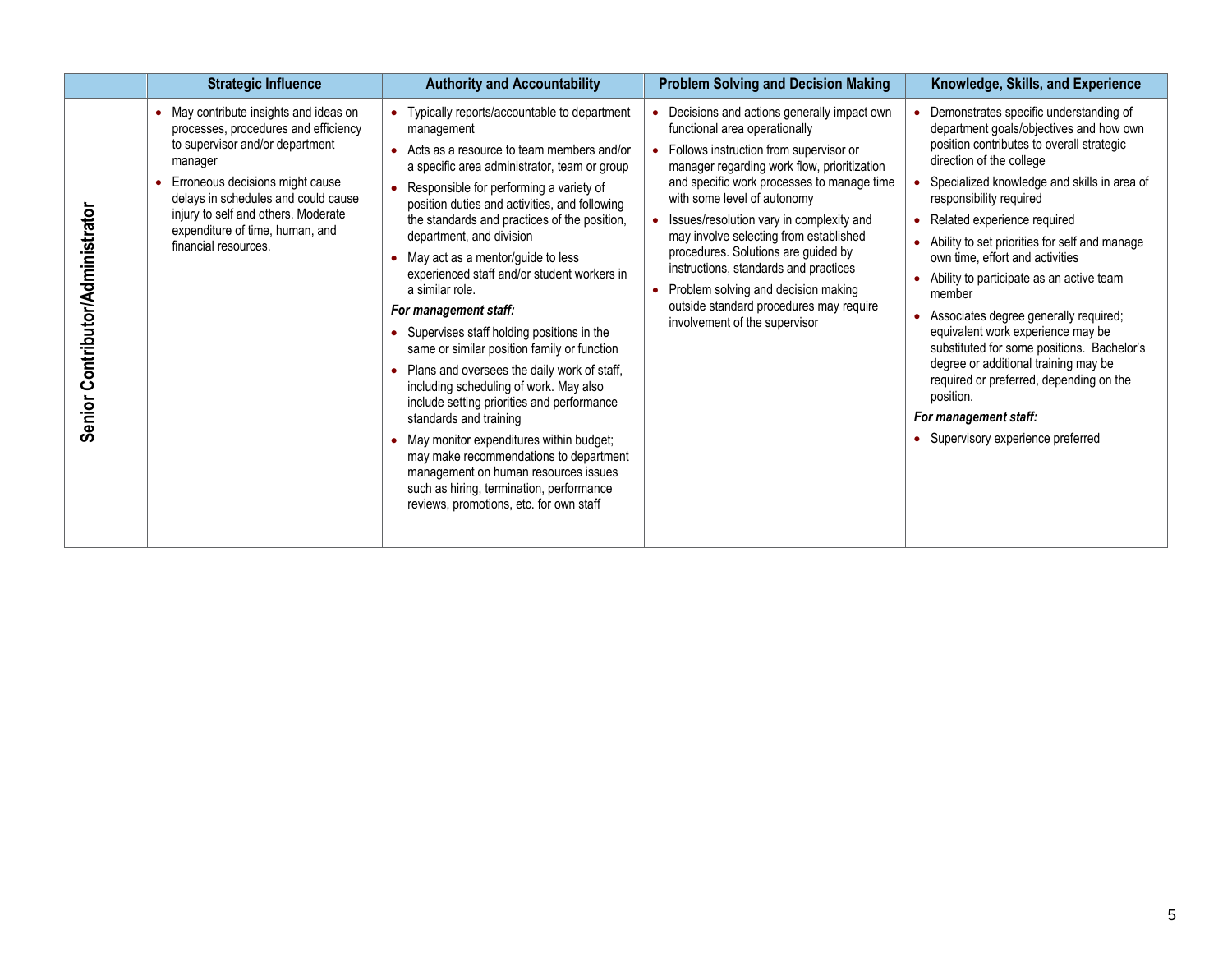|                            | <b>Strategic Influence</b>                                                                                                                                                                              | <b>Authority and Accountability</b>                                                                                                                                                                                                                                                                                                                                                  | <b>Problem Solving and Decision Making</b>                                                                                                                                                                                                                                                                                                                                                                                              | Knowledge, Skills, and Experience                                                                                                                                                                                                                                                                                                                                                                                                                                                                                  |
|----------------------------|---------------------------------------------------------------------------------------------------------------------------------------------------------------------------------------------------------|--------------------------------------------------------------------------------------------------------------------------------------------------------------------------------------------------------------------------------------------------------------------------------------------------------------------------------------------------------------------------------------|-----------------------------------------------------------------------------------------------------------------------------------------------------------------------------------------------------------------------------------------------------------------------------------------------------------------------------------------------------------------------------------------------------------------------------------------|--------------------------------------------------------------------------------------------------------------------------------------------------------------------------------------------------------------------------------------------------------------------------------------------------------------------------------------------------------------------------------------------------------------------------------------------------------------------------------------------------------------------|
| Contributo<br>Intermediate | Contributions generally take the form of<br>suggestions for improving efficiency<br>and procedures in own functional area<br>Suggestions for improvement to<br>processes and procedures are<br>expected | Typically reports/accountable to department<br>management<br>Responsible for following department and<br>division procedures<br>Work is periodically monitored under general<br>supervision<br>May act as a guide to less experienced staff<br>in a similar role. Generally does not have<br>responsibility for overseeing others, with the<br>exception of possibly student workers | Decisions are generally limited to own<br>position and may be of moderate<br>scope/complexity<br>Issues are generally routine and similar to<br>those encountered in the past<br>Issues are resolved by following specific<br>standards and procedures. Problem solving<br>and decision making outside standard<br>procedures requires involvement of the<br>supervisor<br>Input is expected to help improve<br>departmental operations | Demonstrates broad knowledge of<br>department objectives/goals and how own<br>position contributes<br>Some experience in similar role preferred,<br>or, demonstrated proficiency in required<br>skills (through education, training, etc.)<br>Ability to participate as an active team<br>member and communicate effectively with<br>co-workers.<br>• High School diploma or GED required;<br>Associates or Bachelor's degree or<br>additional training may be required or<br>preferred, depending on the position |